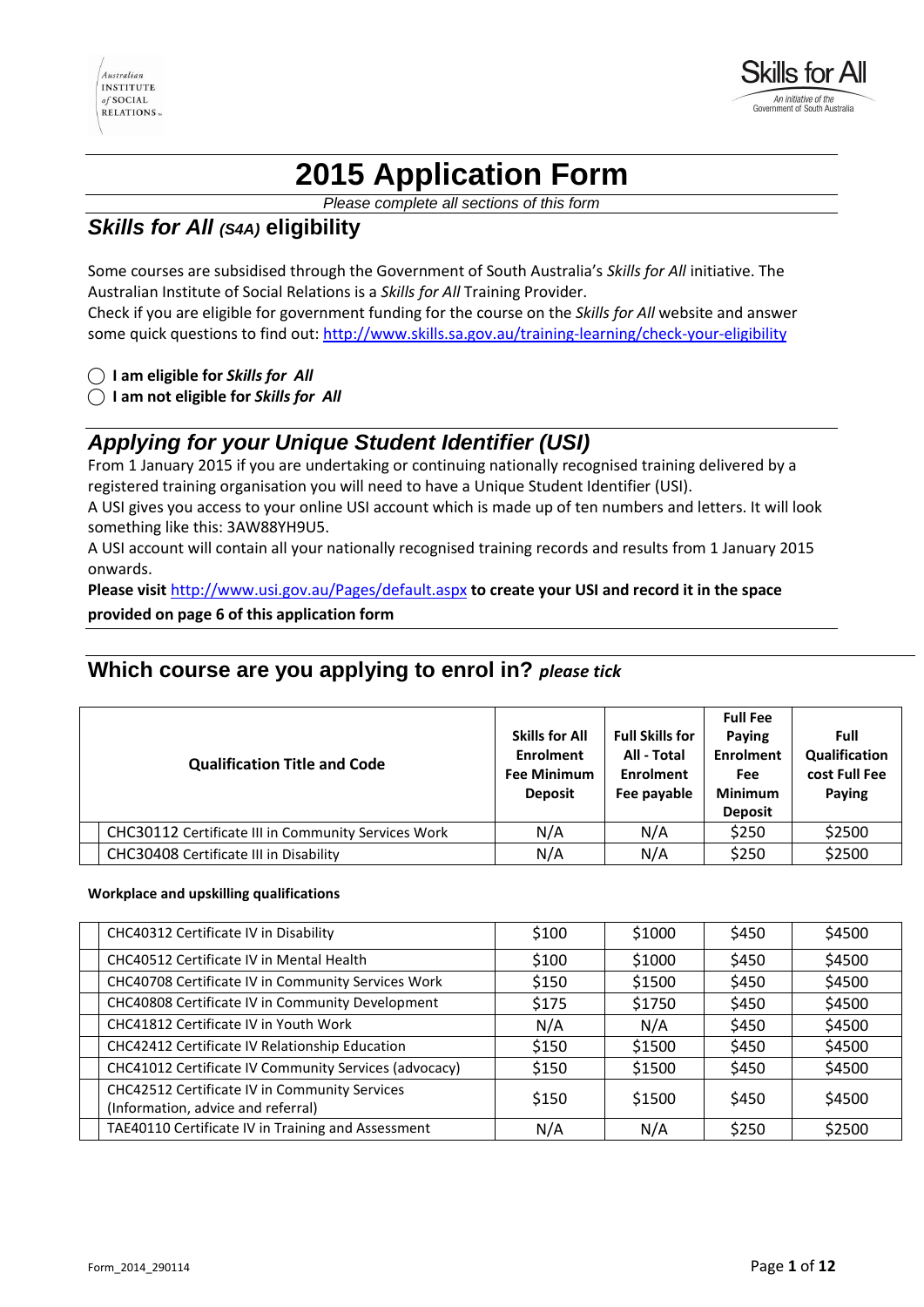

#### **Advanced skill level qualifications**

| CHC50108 Diploma of Disability                                    | N/A      | N/A    | \$500 | \$5000 |
|-------------------------------------------------------------------|----------|--------|-------|--------|
| CHC51712 Diploma of Counselling                                   | N/A      | N/A    | \$650 | \$6550 |
| CHC52008 Diploma of Community Services<br>(Case management)       | \$250.00 | \$2500 | \$650 | \$6550 |
| CHC52108 Diploma of Community Services<br>(Financial counselling) | \$250.00 | \$2500 | \$500 | \$5250 |

### **Advanced skill level qualification appropriate to organisational managers**

| CHC60312 Advanced Diploma of Community<br>Sector Management                 | \$250.00 | \$2500 | \$650 | \$6550 |
|-----------------------------------------------------------------------------|----------|--------|-------|--------|
| CHC80308 Vocational Graduate Diploma of<br><b>Family Dispute Resolution</b> | N/A      | N/A    | \$500 | \$6000 |

Upon acceptance into the course, a payment of the enrolment fee is required to secure and complete your enrolment. Payment options are available and are detailed in our student handbook.

# **Personal details**

| Email Address (please print clearly):                                                                                                                                                                                                                                                                                                                                            |  |  |  |  |  |  |
|----------------------------------------------------------------------------------------------------------------------------------------------------------------------------------------------------------------------------------------------------------------------------------------------------------------------------------------------------------------------------------|--|--|--|--|--|--|
|                                                                                                                                                                                                                                                                                                                                                                                  |  |  |  |  |  |  |
|                                                                                                                                                                                                                                                                                                                                                                                  |  |  |  |  |  |  |
| <b>Workplace details</b><br>Are you employed? $\bigcirc$ YES (if yes, please complete this section)<br>$\bigcirc$ NO (go to next section)<br>Is your organisation financially supporting your participation in this program?<br>$\bigcirc$ YES (ask them to prepare a purchase order to accompany your application)<br><b>NO</b><br>Please provide organisation contact details: |  |  |  |  |  |  |
|                                                                                                                                                                                                                                                                                                                                                                                  |  |  |  |  |  |  |
|                                                                                                                                                                                                                                                                                                                                                                                  |  |  |  |  |  |  |
|                                                                                                                                                                                                                                                                                                                                                                                  |  |  |  |  |  |  |
| Email Address (please print clearly):                                                                                                                                                                                                                                                                                                                                            |  |  |  |  |  |  |
|                                                                                                                                                                                                                                                                                                                                                                                  |  |  |  |  |  |  |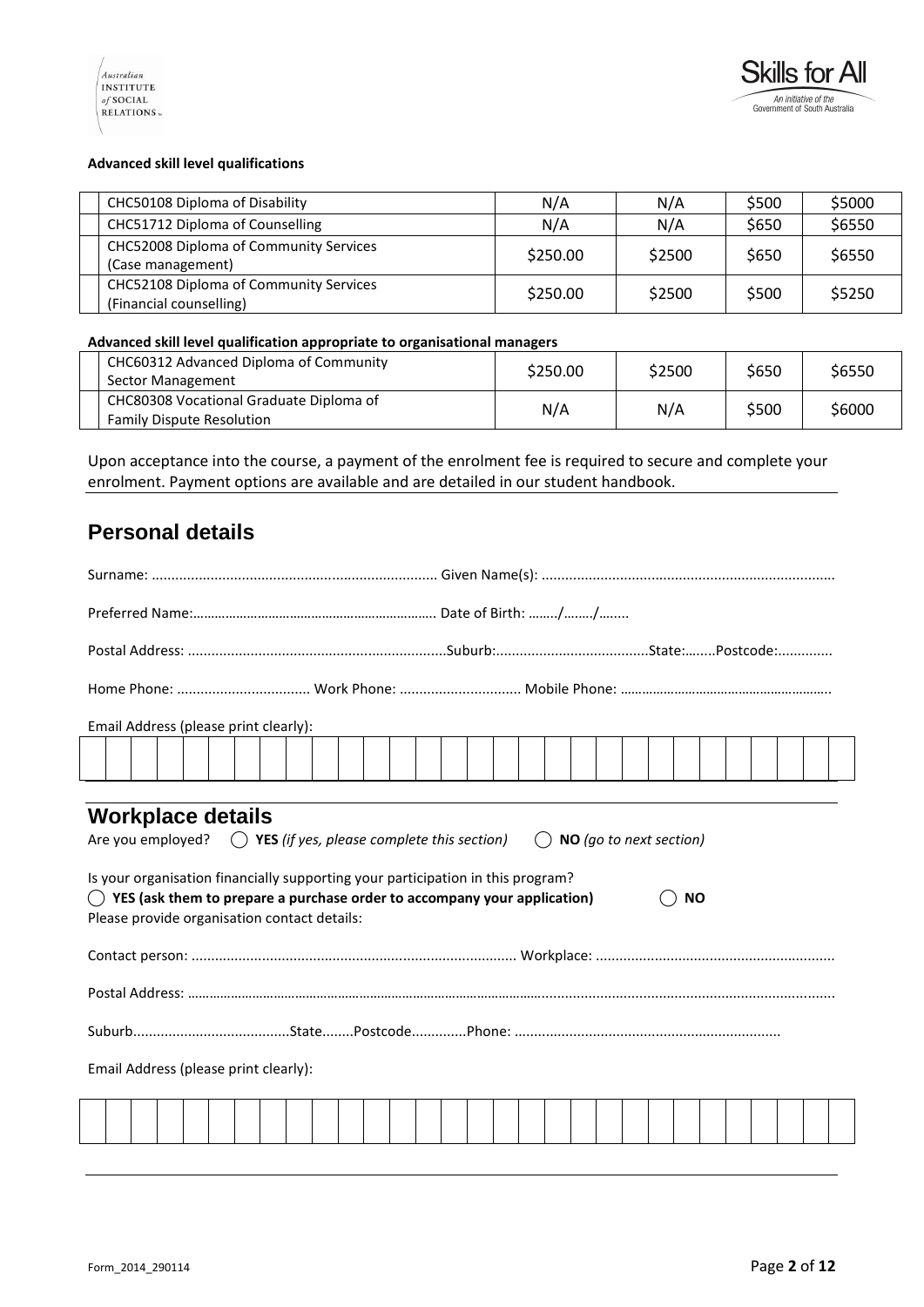

| Govern |  |
|--------|--|
|        |  |
|        |  |

Skills for All

# **How would you rate your ability to:**

| ٠ | Read and understand English                         | Poor | Adequate | Good |
|---|-----------------------------------------------------|------|----------|------|
| п | Engage in conversations using English               | Poor | Adequate | Good |
| ٠ | Simple calculations (adding, subtracting, counting) | Poor | Adequate | Good |
| ٠ | Use a calendar/diary                                | Poor | Adequate | Good |
| ٠ | Make comparisons using data                         | Poor | Adequate | Good |
| ٠ | Organise information                                | Poor | Adequate | Good |
| ٠ | Create short written reports                        | Poor | Adequate | Good |
| ٠ | Use simple functions on a computer such as          |      |          |      |
|   | sending and receiving email, using Microsoft        |      |          |      |
|   | Word and using the internet                         | Poor | Adequate | Good |

# **Application details**

Do you have the capacity to meet the time commitment required to participate in the course, attendance at all training sessions plus any associated work placement and out of class self paced learning activities? **⃝ YES ⃝ NO**

Please list relevant experience, paid or unpaid; please indicate when and over what timeframe:

.............................................................................................................................................................................................. .............................................................................................................................................................................................. ..............................................................................................................................................................................................

Current work and/or study *( please provide attainments for completed studies in the last 2 years)*

..............................................................................................................................................................................................

……………………………………………………………………………………………………………………………………………………………………………………….

..............................................................................................................................................................................................

Do you have any specific needs that require additional support by the Course Facilitator? If so, please detail:

.............................................................................................................................................................................................. ..............................................................................................................................................................................................

………………………………………………………………………………………………………………………………………………………………………………………

Have you accessed, read and understood the Australian Institute of Social Relations Student Handbook? **⃝ YES ⃝ NO** Access student hand book **[HERE](http://www.socialrelations.edu.au/studenthandbook.aspx)** [\(http://www.socialrelations.edu.au/studenthandbook.aspx\)](http://www.socialrelations.edu.au/studenthandbook.aspx)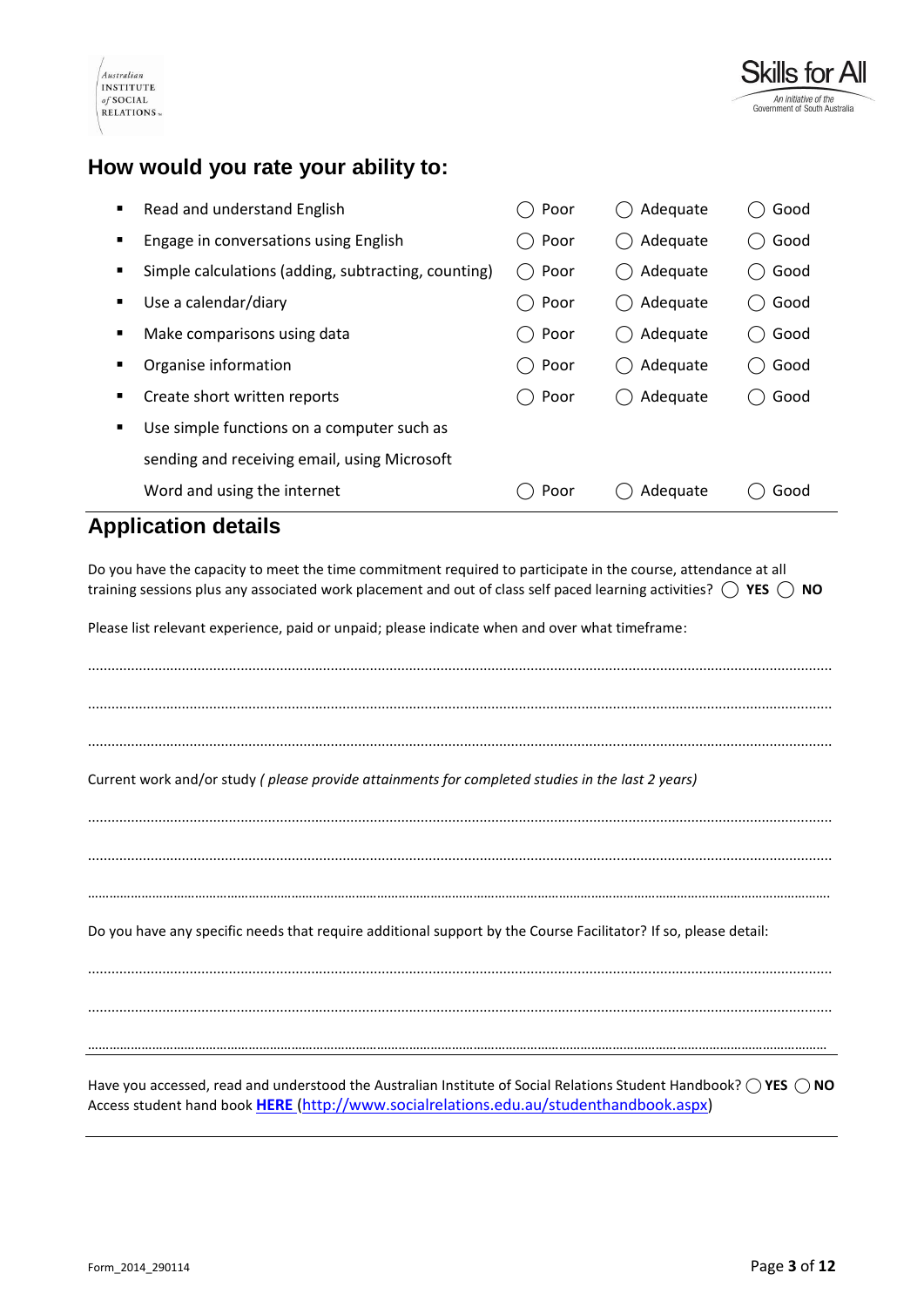



# **Payment of Student Enrolment Fee (GST Free) For payment of the 'Enrolment Fee' in full**

Please include the relevant fee with your application and tick the preferred payment method below:

| $\bigcirc^*$ | Please charge \$ to my Credit Card ( ) ( )                                                                                                                  |  |  |  |
|--------------|-------------------------------------------------------------------------------------------------------------------------------------------------------------|--|--|--|
|              | Visa or Mastercard (please circle)<br>Expiry Date $_{-}/_{-}$ CVV                                                                                           |  |  |  |
|              | Name on card                                                                                                                                                |  |  |  |
| $\bigcirc$   | Cheque (made payable to Australian Institute of Social Relations)                                                                                           |  |  |  |
| $\bigcirc$   | Cash or Eftpos (you will need to bring your forms in to our office to make payment)                                                                         |  |  |  |
| $\bigcirc$   | My work is paying (a <b>purchase order</b> is required from your workplace, please attach on a<br>Company or Organisation letterhead with your application) |  |  |  |

### **Payment Plan**

⃝ Please send me a payment plan form

**\*NOTE:** In order to secure your enrolment (for either *Skills for All* subsidised or Full Fee paying qualifications) you will need to pay the minimum deposit listed on the table on pages 1-2 of this application form. Please record your credit card details in the space provided above.

# **Declaration**

| $\bigcirc$ | I have attached a copy of my drivers licence or other proof of identification |
|------------|-------------------------------------------------------------------------------|
|            | I have attached a copy of my current concession card (if applicable)          |

 $\bigcirc$  I have registered for a unique Student Identifier

I have honestly and accurately provided information contained on this application form

**Applicant Signature:** ............................................................................................. **Date:**............................................

### **Further Information**

When your application form has been assessed you will receive an email or letter notifying you of your acceptance or whether we require further information. Applications for Recognition can be submitted at any time.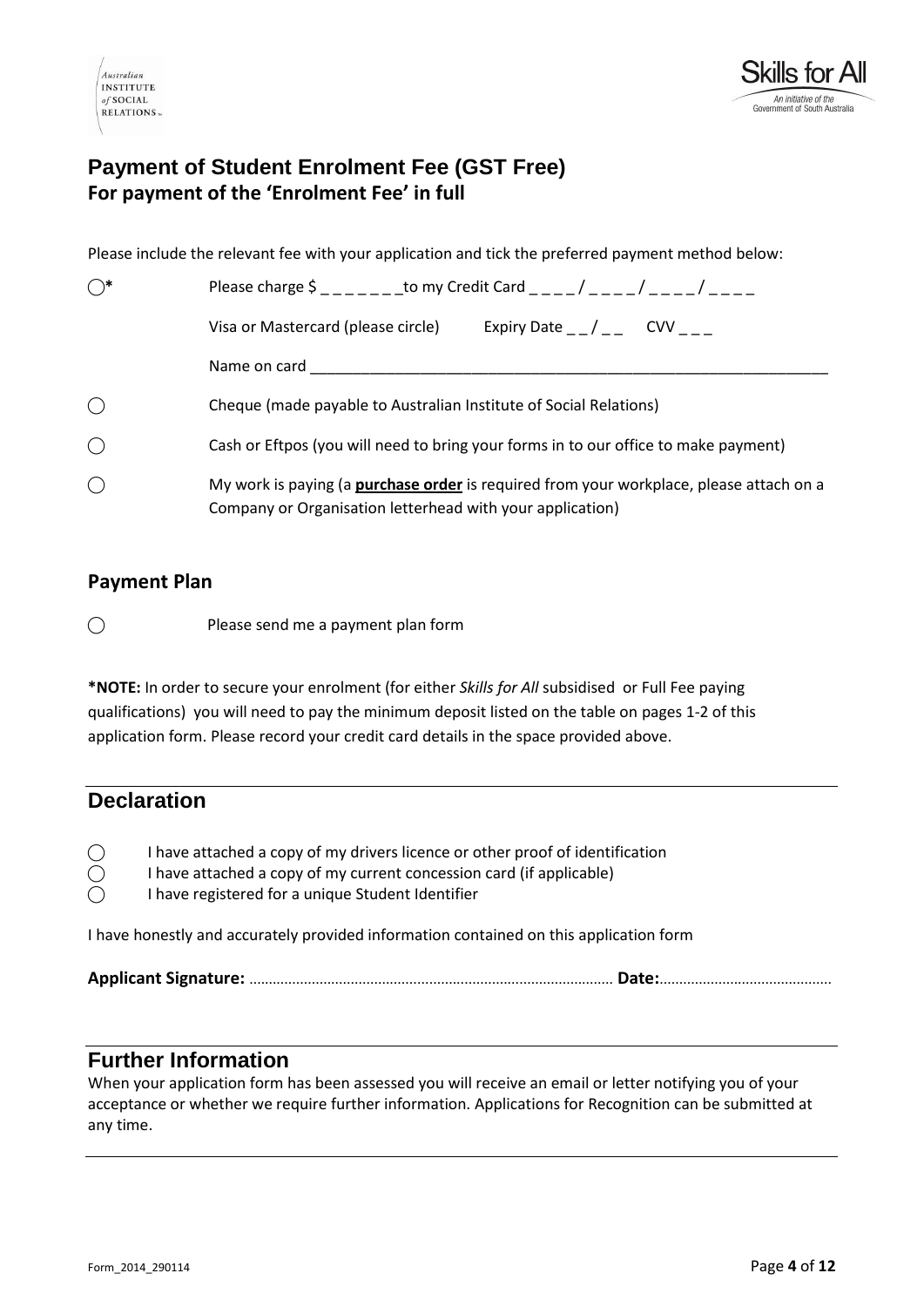



## **Contact details**

Please complete this form including additional paperwork as requested and post, fax or email to:

RTO Admissions Australian Institute of Social Relations 49a Orsmond Street Hindmarsh SA 5007 Phone: (08) 8245 8100 Fax: (08) 8346 7333 Email: RTO@rasa.org.au

**Please ensure that you complete all sections on these forms, these must be returned with your enrolment fee so that your application is not delayed.** 

- **Application Form**
- **Participant Information Form**
- **Collection and Use of Personal Information Form** *( Skills for All courses only)*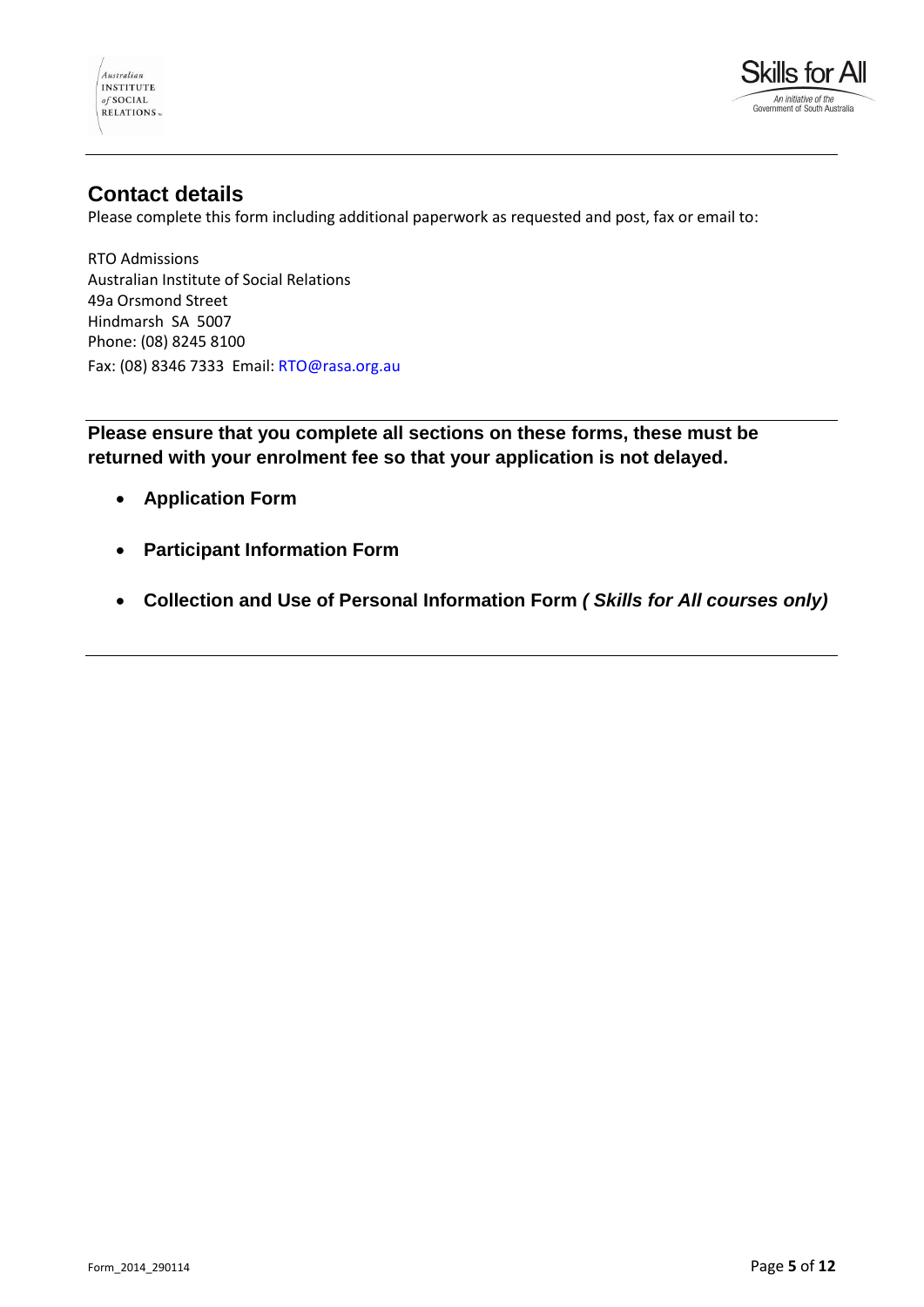# **Participant Information Form | Nationally Recognised Training**

| Do you have a Skills for All Number?<br>If yes, please provide the 9 digit number:<br>If no or don't<br>know tick box | <b>OFFICE USE ONLY</b><br>RTO internal unique student ID |
|-----------------------------------------------------------------------------------------------------------------------|----------------------------------------------------------|
| Unique Student Identifier - please provide your<br>ten digit number                                                   | Training Contract number (if Applicable)                 |

| <b>Personal and Contact Details</b>           |  |                  |                                   |                            |                       |        |                    |  |
|-----------------------------------------------|--|------------------|-----------------------------------|----------------------------|-----------------------|--------|--------------------|--|
| <b>First Name</b>                             |  |                  |                                   |                            |                       |        |                    |  |
|                                               |  |                  |                                   |                            |                       |        |                    |  |
|                                               |  |                  |                                   |                            |                       |        |                    |  |
| <b>Residential Address</b>                    |  |                  |                                   |                            |                       |        |                    |  |
| <b>Street</b>                                 |  |                  |                                   | Suburb                     |                       |        | Postcode           |  |
| Number                                        |  |                  |                                   |                            |                       |        |                    |  |
|                                               |  |                  |                                   |                            |                       |        |                    |  |
|                                               |  |                  |                                   |                            |                       |        |                    |  |
| Telephone (Home)                              |  | Telephone (Work) |                                   |                            |                       |        | Telephone (Mobile) |  |
|                                               |  |                  |                                   |                            |                       |        |                    |  |
|                                               |  |                  |                                   |                            |                       |        |                    |  |
| Email (please print clearly)                  |  |                  |                                   | Date of Birth (DD/MM/YYYY) |                       | Gender |                    |  |
|                                               |  |                  |                                   |                            |                       |        |                    |  |
|                                               |  |                  |                                   |                            |                       |        |                    |  |
| Postal Address (leave blank if same as above) |  |                  |                                   |                            |                       |        |                    |  |
|                                               |  |                  | State / Territory                 |                            | Postcode              |        |                    |  |
| Roadside Delivery Box                         |  |                  |                                   |                            |                       |        |                    |  |
|                                               |  |                  |                                   |                            |                       |        |                    |  |
|                                               |  |                  |                                   |                            |                       |        |                    |  |
|                                               |  | Suburb           | Middle Name<br><b>Street Name</b> |                            | <b>Preferred Name</b> |        | Last Name          |  |

| <b>Course Information</b> |                   |  |  |  |  |
|---------------------------|-------------------|--|--|--|--|
| Course Name               | <b>Start Date</b> |  |  |  |  |
|                           |                   |  |  |  |  |
|                           |                   |  |  |  |  |

| <b>Emergency Contact</b> |                   |           |           |                   |          |  |
|--------------------------|-------------------|-----------|-----------|-------------------|----------|--|
| Title                    | <b>First Name</b> |           | Last Name |                   |          |  |
|                          |                   |           |           |                   |          |  |
|                          |                   |           |           |                   |          |  |
| Relationship             |                   | Telephone |           |                   |          |  |
|                          |                   |           |           |                   |          |  |
|                          |                   |           |           |                   |          |  |
| Address                  |                   | Suburb    |           | State / Territory | Postcode |  |
|                          |                   |           |           |                   |          |  |
|                          |                   |           |           |                   |          |  |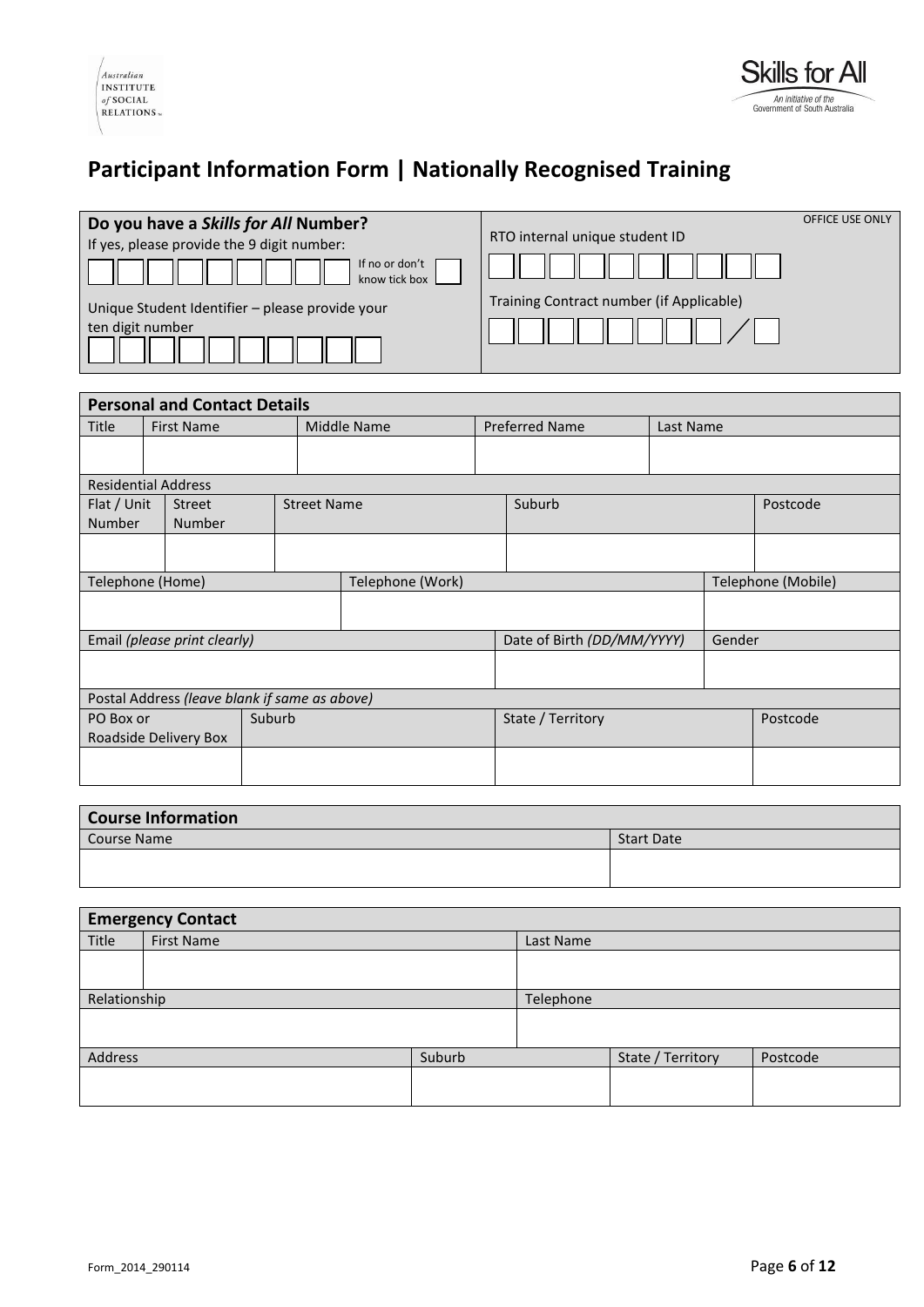

**Employer Details**  $E_{\text{mnlov}}$  Cuburb

| LIIIpiuvei rusttuue | EIIIDIOVEI JUDUID |
|---------------------|-------------------|
|                     |                   |
|                     |                   |
|                     |                   |
|                     |                   |

## **Part a) - Eligibility**

| 1. Residency Details                              |                                                      |  |  |  |
|---------------------------------------------------|------------------------------------------------------|--|--|--|
| In which country were you born?                   |                                                      |  |  |  |
| $\Box$ Other – Please Specify<br>$\Box$ Australia |                                                      |  |  |  |
| <b>Resident Type</b>                              |                                                      |  |  |  |
| $\Box$ Australian citizen                         | $\Box$ New Zealand citizen living in South Australia |  |  |  |
| $\Box$ Permanent Australian resident              | $\Box$ Visa Type – check (Go to 2)                   |  |  |  |

| 2. Visa type (if applicable)                                                          |
|---------------------------------------------------------------------------------------|
| $\Box$ Skilled – Regional Sponsored (provisional) Visa, subclass 475 and subclass 495 |
| $\Box$ Skilled – Regional Sponsored (provisional) Visa, subclass 487                  |
| $\Box$ Skilled Nominated or State Territory Sponsored, subclass 489                   |
| $\Box$ State/Territory Sponsored Business Owner (provisional) Visa, subclass 163      |
| $\Box$ State/Territory Sponsored Business Owner (provisional) Visa, subclass 164      |
| $\Box$ State/Territory Sponsored Business Owner (provisional) Visa, subclass 165      |

| Are you currently enrolled in secondary school?<br>3.                                                          |  |                                                      |                                        |  |  |
|----------------------------------------------------------------------------------------------------------------|--|------------------------------------------------------|----------------------------------------|--|--|
| $\Box$ No (go to question 4)                                                                                   |  | $\Box$ Yes – if yes, which of the following applies? |                                        |  |  |
| $\Box$ Training Guarantee for SACE Students<br>$\Box$ School Based Apprenticeship,<br><b>Training Contract</b> |  |                                                      | $\Box$ Exemption from attending school |  |  |

| 4. Highest level of education                     |                                      |  |  |  |
|---------------------------------------------------|--------------------------------------|--|--|--|
| $\Box$ Bachelor Degree or Higher Degree level     | $\Box$ Certificate III               |  |  |  |
| $\Box$ Advanced Diploma or Associate Degree level | $\Box$ Certificate II                |  |  |  |
| $\Box$ Diploma                                    | $\Box$ Certificate I                 |  |  |  |
| $\Box$ Certificate IV                             | $\Box$ No post school qualifications |  |  |  |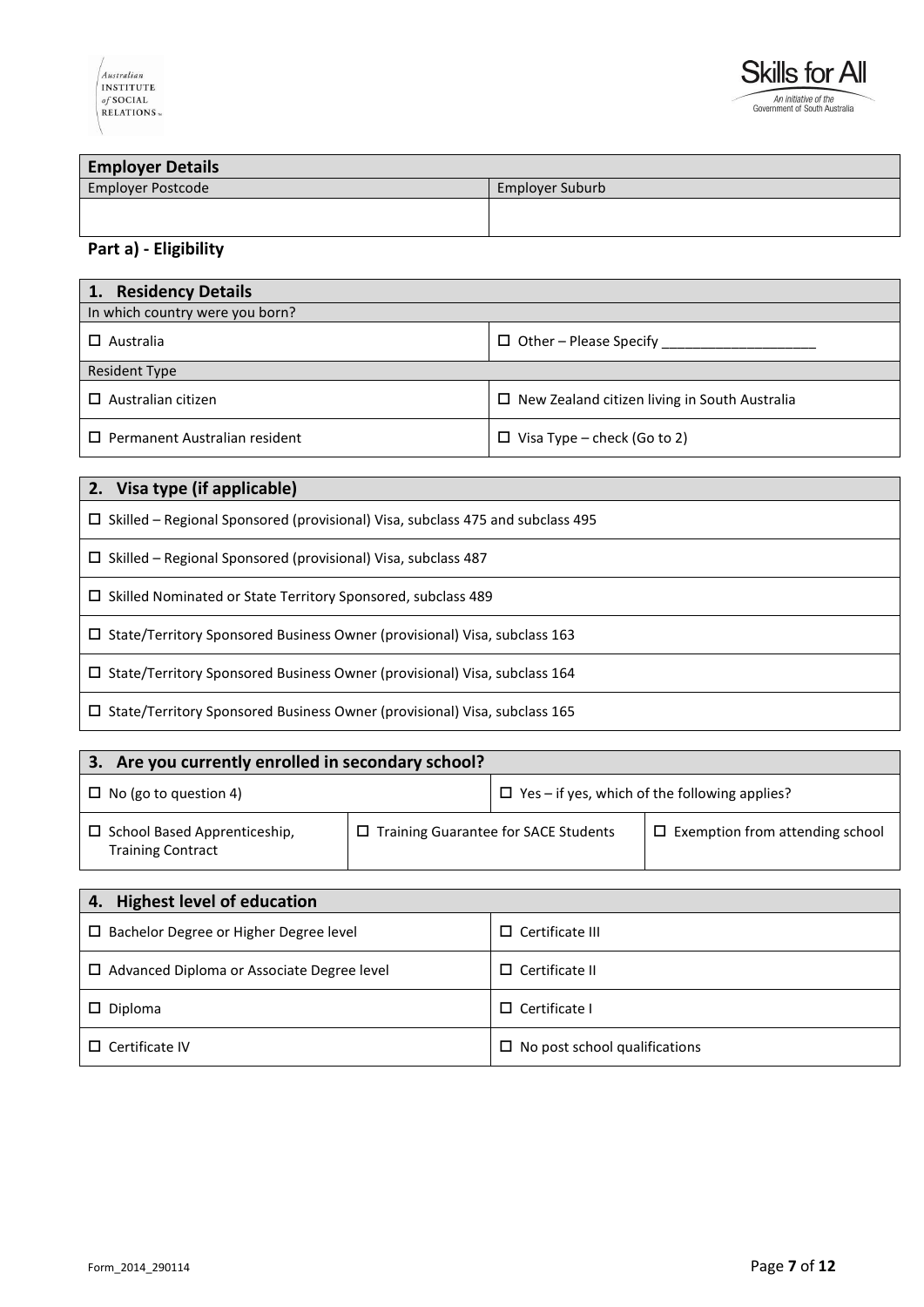#### Australian **INSTITUTE**  $of$ SOCIAL  $RELATIONS$



| 5. Are you registered with Centrelink for these allowances? |                                      |  |  |
|-------------------------------------------------------------|--------------------------------------|--|--|
| $\Box$ Yes (please tick relevant allowance)                 | $\Box$ No (go to question 6)         |  |  |
| $\Box$ Newstart Allowance                                   | $\Box$ Disability Support Pension    |  |  |
| Youth Allowance<br>$\Box$                                   | $\Box$ Parenting Payment (single)    |  |  |
| $\Box$ Age Pension                                          | $\Box$ Parenting Payment (partnered) |  |  |

| 6. Concession – if you have a concession card you must provide a copy |             |  |  |  |  |
|-----------------------------------------------------------------------|-------------|--|--|--|--|
| Veterans Affairs Concession Card<br><b>Health Care Card</b>           |             |  |  |  |  |
| <b>Pensioners Concession Card</b>                                     | $\Box$ None |  |  |  |  |
| Please state Centrelink Customer Reference number (CRN)               |             |  |  |  |  |
| <b>Centrelink or Concession card benefit expiry</b><br>8.             |             |  |  |  |  |

# **9. Prisoner**  $\Box$  Yes *If yes, contact the Skills for All infoline 1800 506 266*  $\Box$  No

### **10. Were you/are you under the Guardianship of the Minister**

 $\Box$  Yes *If yes, contact the Skills for All infoline 1800 506 266*  $\Box$  No

# **Part b) – Demographic – Mandatory information for AVETMISS reporting** *All of these questions must*

*be answered by the student*

| 11. What is your highest COMPLETED school level? (Tick ONE box only and provide the year you completed) |                             |  |  |
|---------------------------------------------------------------------------------------------------------|-----------------------------|--|--|
| $\Box$ Year 12 or Equivalent                                                                            | $\Box$ Year 9 or Equivalent |  |  |
| $\Box$ Year 11 or Equivalent                                                                            | $\Box$ Year 8 or Equivalent |  |  |
| $\Box$ Never attended school<br>$\Box$ Year 10 or Equivalent                                            |                             |  |  |
|                                                                                                         |                             |  |  |

#### **In which YEAR did you complete that school level?**

| 12. Your current employment status? (Tick ONE box only) |                                                      |  |  |  |
|---------------------------------------------------------|------------------------------------------------------|--|--|--|
| $\Box$ Full time employee                               | $\Box$ Employed – unpaid worker in a family business |  |  |  |
| $\Box$ Part time employee                               | $\Box$ Unemployed – seeking full time work           |  |  |  |
| $\Box$ Self employed – not employing others             | $\Box$ Unemployed – seeking part time work           |  |  |  |
| $\Box$ Employer                                         | $\Box$ Not employed – not seeking employment         |  |  |  |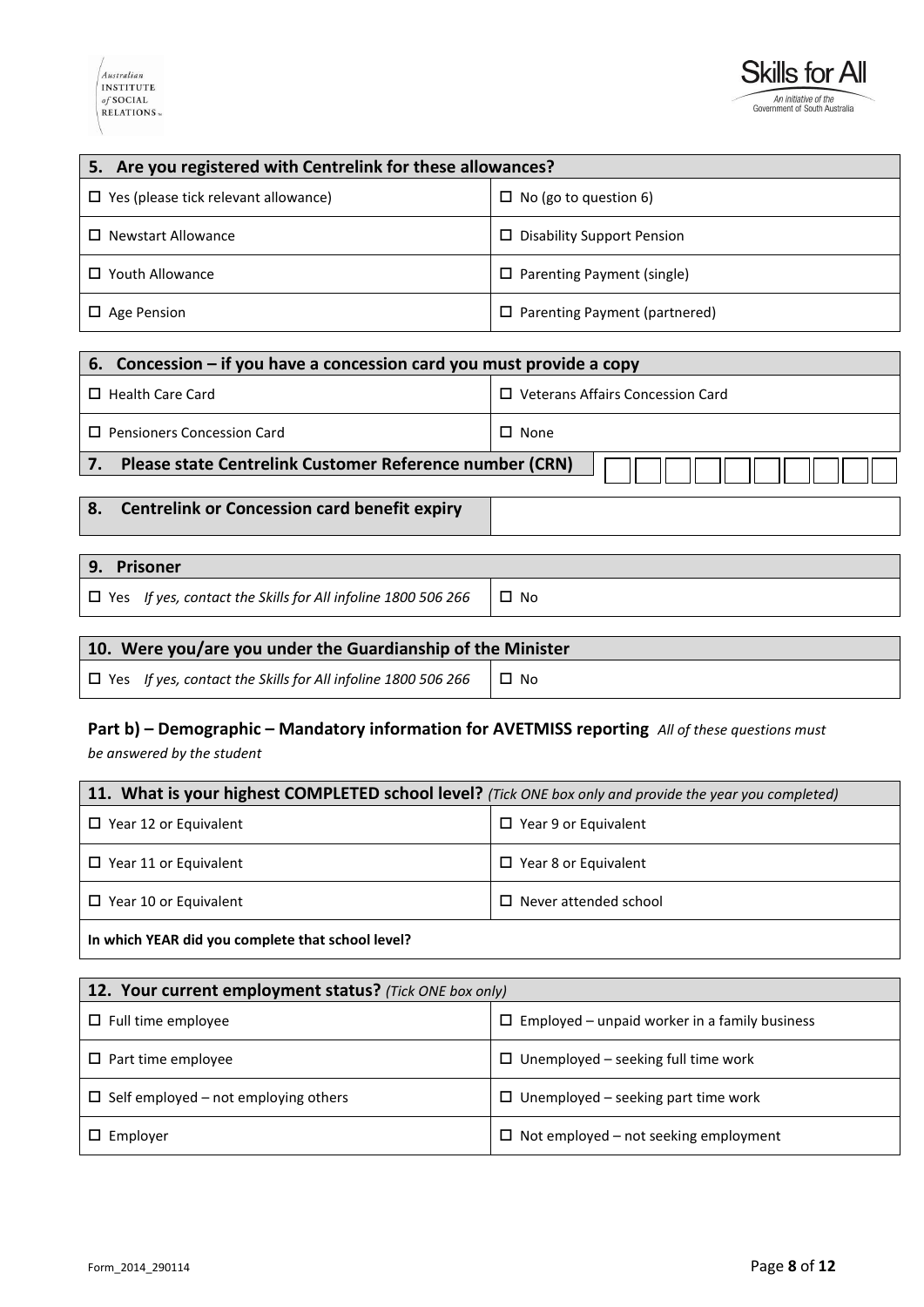

| 13. Do you speak a language other than English at home?<br>If more than one language, indicate the one that is spoken most often |                        |                                                  |                                                                                          |                                  |                               |
|----------------------------------------------------------------------------------------------------------------------------------|------------------------|--------------------------------------------------|------------------------------------------------------------------------------------------|----------------------------------|-------------------------------|
| $\Box$ No, English only                                                                                                          |                        | $\Box$ Yes, other - please specify               |                                                                                          |                                  |                               |
|                                                                                                                                  |                        |                                                  |                                                                                          |                                  |                               |
| 14. How well do you speak English?                                                                                               |                        |                                                  |                                                                                          |                                  |                               |
| $\Box$ Very well                                                                                                                 | $\square$ Well         |                                                  | $\Box$ Not well                                                                          |                                  | $\Box$ Not at all             |
|                                                                                                                                  |                        |                                                  |                                                                                          |                                  |                               |
| 15. Are you of Aboriginal or Torres Strait Islander origin                                                                       |                        |                                                  | For persons of both Aboriginal AND Torres Strait Islander origin, mark both boxes 'Yes'. |                                  |                               |
| $\square$ No                                                                                                                     | $\Box$ Yes, Aboriginal |                                                  |                                                                                          |                                  | □ Yes, Torres Strait Islander |
|                                                                                                                                  |                        |                                                  |                                                                                          |                                  |                               |
| 16. Do you consider yourself to have a permanent/significant disability?                                                         |                        |                                                  |                                                                                          |                                  |                               |
| $\Box$ Yes If yes, please indicate the area(s) of disability, impairment or long-term condition.                                 |                        |                                                  |                                                                                          |                                  | $\Box$ No                     |
| $\Box$ Hearing / Deaf                                                                                                            |                        | $\square$ Physical                               |                                                                                          | $\square$ Intellectual           |                               |
| $\square$ Learning                                                                                                               |                        | $\Box$ Mental Illness                            |                                                                                          | $\Box$ Acquired brain impairment |                               |
| $\square$ Vision                                                                                                                 |                        | $\Box$ Medical condition                         |                                                                                          | $\Box$ Other                     |                               |
|                                                                                                                                  |                        |                                                  |                                                                                          |                                  |                               |
| 17. What is your main study reason? (Tick ONE box only)                                                                          |                        |                                                  |                                                                                          |                                  |                               |
| $\Box$ Get a job                                                                                                                 |                        | $\Box$ It was a requirement of my job            |                                                                                          |                                  |                               |
| $\Box$ To develop my existing business                                                                                           |                        | $\Box$ I want extra skills for my job            |                                                                                          |                                  |                               |
| $\Box$ To start my own business                                                                                                  |                        | $\Box$ To get into another course of study       |                                                                                          |                                  |                               |
| $\Box$ To try for a different career                                                                                             |                        | $\Box$ For personal interest or self development |                                                                                          |                                  |                               |
| $\Box$ To get a better job or promotion                                                                                          |                        | $\Box$ Other reasons                             |                                                                                          |                                  |                               |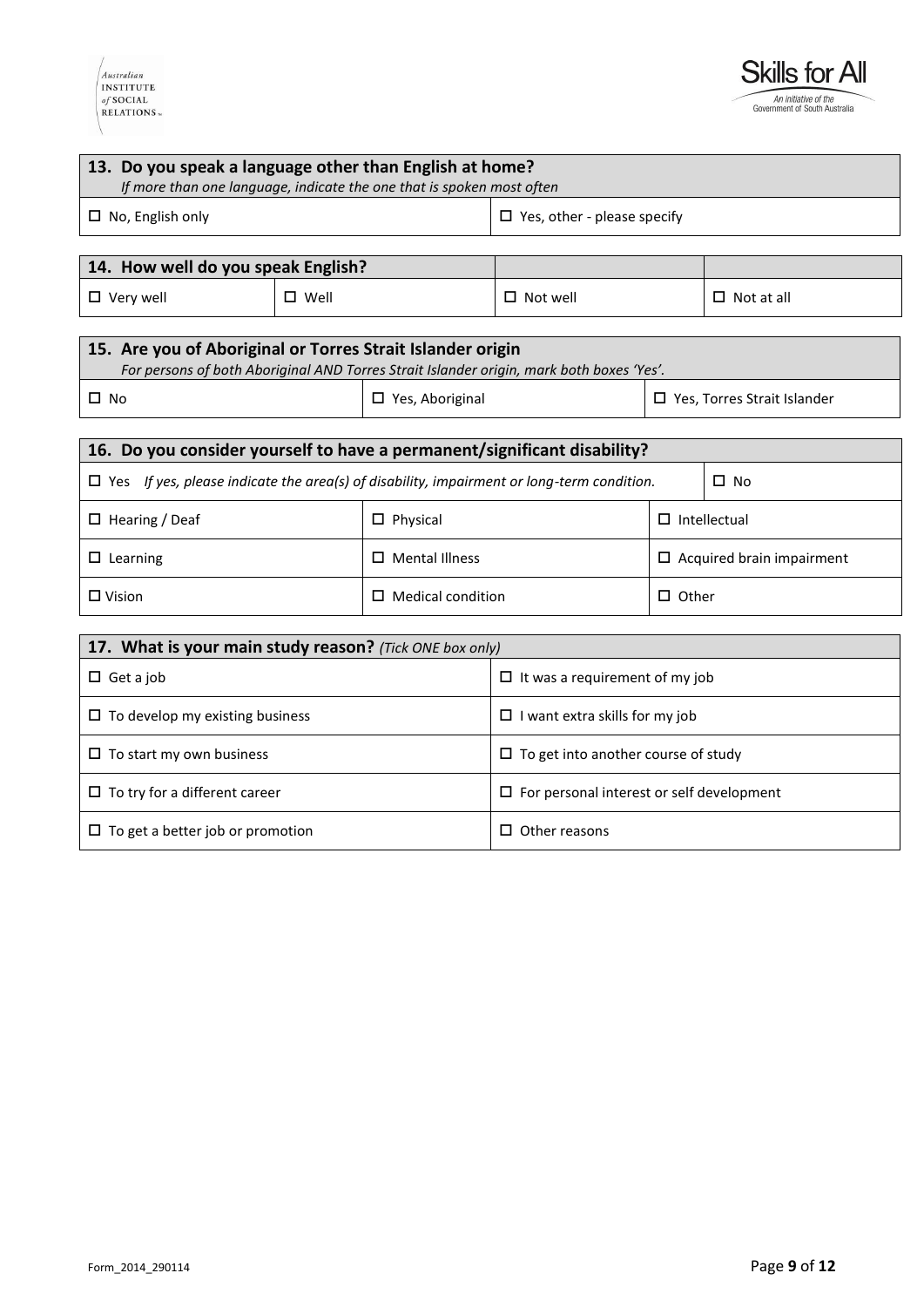

#### **Part c) – Student declaration**

| Do you have the language, literacy and numeracy skills to undertake this training?                 |              |              |               |  |
|----------------------------------------------------------------------------------------------------|--------------|--------------|---------------|--|
| $\Box$ Yes                                                                                         | $\square$ No |              | $\Box$ Unsure |  |
| I have accessed, read and understood the Australian Institute of Social Relations Student Handbook |              |              |               |  |
| $\Box$ Yes                                                                                         |              | $\square$ No |               |  |

It is essential that you complete all sections of this form, if not this form may be returned to you and will delay your application process.

I have honestly and accurately provided information contained on this enrolment form. I understand any offer or any subsequent enrolment in a *Skills for All* training place made on the basis of false or misleading information may be withdrawn by the *Skills for All* Training Provider and/or the Minister for Employment, Higher Education and Skills.

The Australian institute of Social Relations collects the information on this form for the purpose of auditing participation and the monitoring and reporting of training outcomes for the purpose of fulfilling its obligations as a Registered Training Organisation and as a *Skills for All* contractor. The information collected will be stored securely and may be accessed by officers of the Department of Further Education, Employment, Science &Technology, the Department of Education, Employment and Workplace Relations, the Australian Skills and Qualifications Authority, the National Centre for Vocational Education Research for the above purposes. The Institute complies with the South Australian Government's Information Privacy Principles and *Skills for All* contract clause 28 and 28.5.

Signature: 2008. 2012. 2013. 2014. 2015. 2016. 2017. 2018. 2019. 2016. 2017. 2018. 2019. 2018. 2019. 2019. 201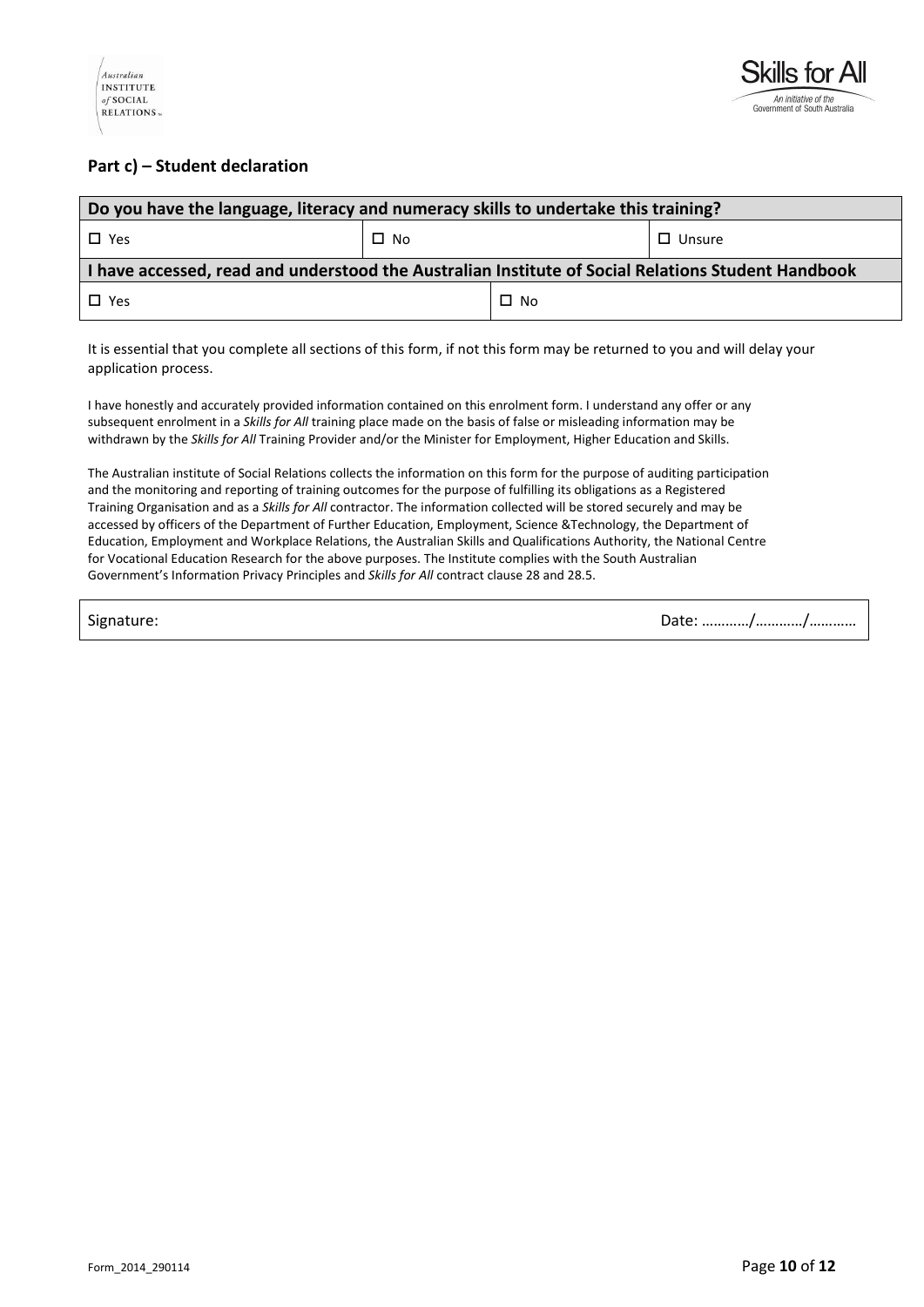

**Skills for All Student Number**

*To be completed by skills for all training providers*

#### **SKILLS FOR ALL**

#### **COLLECTION AND USE OF PERSONAL INFORMATION**

| I  | (First Name                                                                                                                                                                                                                                                     | Middle Name                                                                                                     | Last Name)                                                                                                                                                                                                                    |  |
|----|-----------------------------------------------------------------------------------------------------------------------------------------------------------------------------------------------------------------------------------------------------------------|-----------------------------------------------------------------------------------------------------------------|-------------------------------------------------------------------------------------------------------------------------------------------------------------------------------------------------------------------------------|--|
| οf |                                                                                                                                                                                                                                                                 |                                                                                                                 |                                                                                                                                                                                                                               |  |
|    |                                                                                                                                                                                                                                                                 |                                                                                                                 |                                                                                                                                                                                                                               |  |
|    |                                                                                                                                                                                                                                                                 | (Current residential or postal address)                                                                         |                                                                                                                                                                                                                               |  |
|    | Date of Birth: \[multimum / \] \[multimum / \] acknowledge and agree that:                                                                                                                                                                                      |                                                                                                                 |                                                                                                                                                                                                                               |  |
|    | 1. I wish to participate in Skills For All which allows eligible students to undertake<br>specified courses                                                                                                                                                     |                                                                                                                 | government funded training in Vocational Education and Training Qualifications in                                                                                                                                             |  |
|    | 2. I accept that the Minister for Employment Higher Education and Skills (Minister) will<br>allocate to me a Skills For All Student number, to be used to record my<br>participation in, and the results of, Skills For All government funded training courses. |                                                                                                                 |                                                                                                                                                                                                                               |  |
| 3. | I accept that the assessment as to whether I am eligible to enrol in any specific Skills<br>For All government funded training course will be undertaken by a training provider<br>who has a <b>Skills For All contract</b> with the minister.                  |                                                                                                                 |                                                                                                                                                                                                                               |  |
| 4. | I accept and agree that the Minister, his employees, agents and contractors will be in<br>receipt of my Personal Information and that they may be required to share my<br>personal information with:                                                            |                                                                                                                 |                                                                                                                                                                                                                               |  |
|    | with the Minister.                                                                                                                                                                                                                                              |                                                                                                                 | registered training organisations who have a current Skills For All Contract                                                                                                                                                  |  |
|    | compliance;                                                                                                                                                                                                                                                     | other South Australian government agencies (including regulators)                                               | responsible and/or involved in training and education (whether accredited<br>or not), including but not limited to funding, monitoring training and/or                                                                        |  |
|    | compliance;                                                                                                                                                                                                                                                     |                                                                                                                 | Commonwealth government agencies (including regulators) responsible<br>and/or involved in training and education (whether accredited or not),<br>including but not limited to policy, development, funding, monitoring and/or |  |
|    |                                                                                                                                                                                                                                                                 | territories responsible and/or involved in the training and education<br>funding, monitoring and/or compliance. | government agencies (including regulators) in other Australian states and<br>(whether accredited or not), including but not limited to policy, development,                                                                   |  |
|    |                                                                                                                                                                                                                                                                 | ceased my training or education for the purposes of:                                                            | 5. By providing my Personal Information as outlined above, I am consenting to the<br>Minister, his employees, agents and contractors contacting me during or after I have                                                     |  |

statistical reporting and analysis in respect to training outcomes